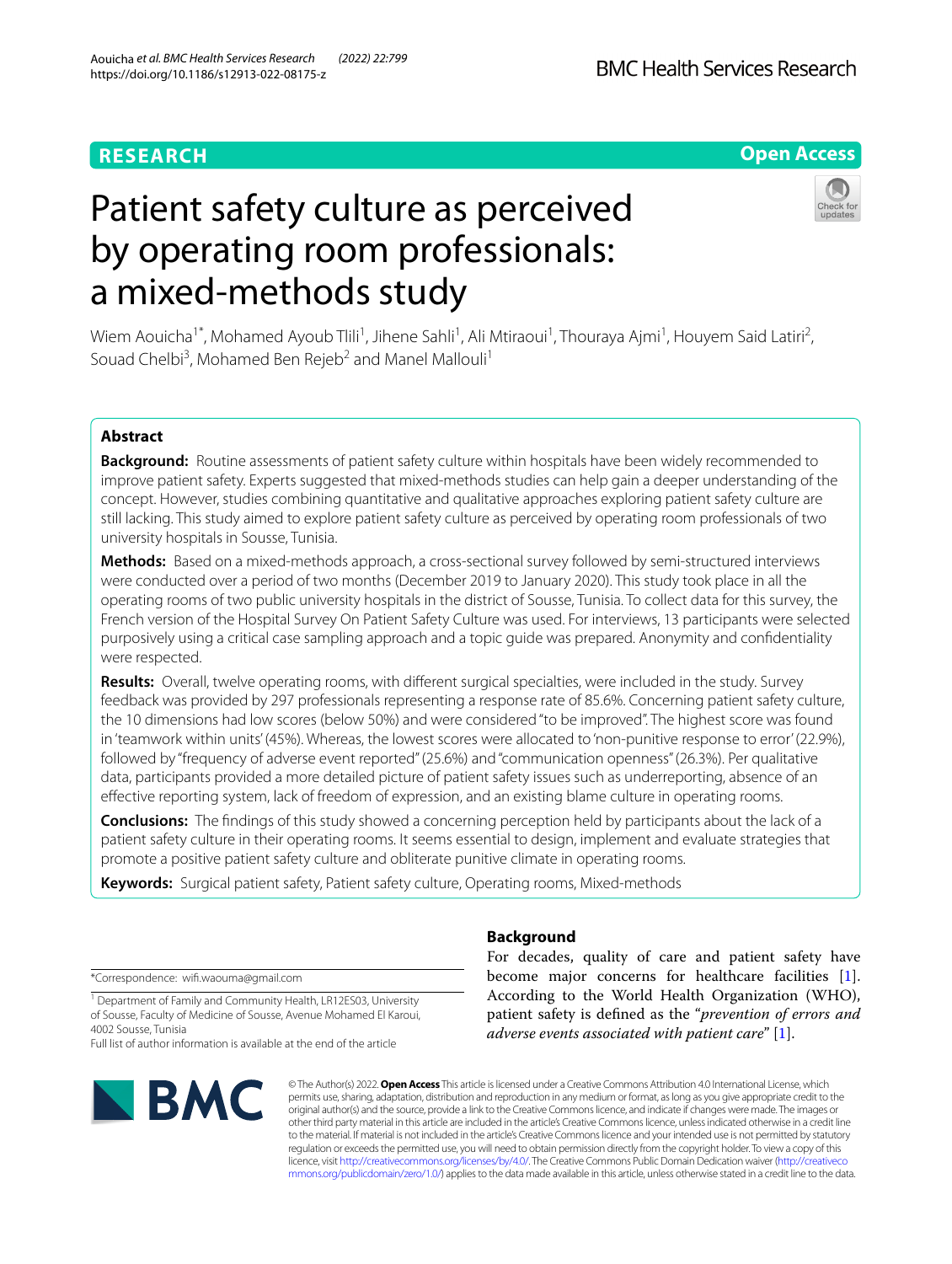Although there has been a major rise in international interest in patient safety over the past years, Adverse Events (AEs) remain a global challenge and and no country has been able to overcome all patient safety issues [\[2](#page-10-1)]. A systematic review, conducted in developed countries by De Vries et al., found that AEs occur in 9.2% of hospital admissions [\[3](#page-10-2)].

The situation in developing countries is more critical [\[4,](#page-10-3) [5\]](#page-10-4). For instance, in Africa and the East Mediterranean, estimations show that up to 18% of inpatient admissions were associated with AEs and 3% of hospital admissions were associated with death or permanent disability [\[6](#page-10-5)]. Also, another systematic review of 33 studies has reported that healthcare associated infections occur at rates ranging from 5.7 to 19.1% in low- and middleincome countries [[5\]](#page-10-4).

A growing body of evidence shows that the majority of in-hospital AEs are associated with surgical care  $[3, 7]$  $[3, 7]$  $[3, 7]$  $[3, 7]$ . Consequently, every year, at least seven million patients suffer from surgical complications, including at least one million who die during or immediately after surgery [[8](#page-10-7)].

According to the Higher Authority of Health, the origin of these AEs is rarely related to a lack of technical skills but rather to a lack of safety culture among caregivers [\[9](#page-10-8)]. Creating a positive Patient Safety Culture (PSC) was recommended by the Institute of Medicine as an important strategy to improve patient safety and to meet the global challenge posed by AEs [[10\]](#page-10-9).

This concept has been defined by the European Society for Quality of Care as: "*a coherent and integrated set of individual and organizational behaviors, based on shared beliefs and values, which continually seeks to reduce related to care harm among patients*. " [\[11](#page-10-10)].

A literature review has found a link between safety culture and patient outcomes [\[12\]](#page-10-11). For example, an improved PSC resulted in reduced surgical site infections, length of stay and surgical mortality  $[12-14]$  $[12-14]$ . Therefore, PSC measurement has been widely recommended as a routine assessment within hospitals, as it may provide valuable information to organizational leaders regarding strengths and weaknesses in diferent areas and help design targeted actions to improve patient safety [\[15](#page-10-13)].

In most cases, PSC in health care settings is assessed using a questionnaire  $[16]$ . Undoubtedly, questionnaires represent a fast and cost-efective approach to collect a maximum of information in a minimum of time and with the least possible effort  $[16]$  $[16]$ . However, quantitative data cannot provide in-depth explanations of the obtained scores and limit the possibility to explore the root causes of the detected defciencies [[17,](#page-10-15) [18](#page-10-16)].

Hence, to obtain a deeper understanding of the concept, an assessment that combines both quantitative and qualitative methods has been highly recommended [[17\]](#page-10-15). Experts in PSC have suggested that mixed-methods approaches, using interviews or focus groups, can help researchers understand safety culture in a greater depth [\[17](#page-10-15)]. Nevertheless, a recently published systematic review, examining methods and tools used to assess PSC in hospitals, highlighted the discrepancy in the large volume of research that exclusively use surveys compared with the considerably lower number of studies combining

In our study, we sought to expand on the quantitative survey fndings and better understand some of the contextual aspects of PSC, particularly in the Operating Rooms (OR) which are a separate unit within hospitals with several specificities that may affect PSC differently from other settings. Besides, and to the best of our knowledge, there isn't any published study that used a mixed methods approach to assess PSC in this particular setting.

qualitative and quantitative research [[19](#page-10-17)].

Thus, we aimed to explore PSC as perceived by OR professionals of two large university hospitals in Sousse (Tunisia) using a mixed-methods approach.

#### **Methods**

## **Study design and setting**

Based on a mixed-methods approach, a cross-sectional survey followed by semi-structured interviews were undertaken, providing a phenomenological context around the data. Data collection was conducted over a period of two months (December 2019 to January 2020). This study took place in all the OR of two public university hospitals in the district of Sousse, Tunisia.

# **Stage 1: Questionnaire survey Participants**

In order to have a representative sample of optimal size, the study was exhaustive and targeted all healthcare professionals (*n*=347) that were employed in the 12 OR in the aforementioned hospitals, without performing any sampling.

The participants consisted of surgeons, nurses, OR specialized nurses, anesthesiologists, and assistant caregivers. As for the inclusion criteria, they were based on the recommendations of the Hospital Survey On Patient Safety Culture (HSOPSC) questionnaire user's guide [\[20](#page-10-18)].

# **Measures**

The HSOPSC was originally developed by the Agency for Healthcare Research and Quality (AHRQ) and it is the most extensively used instrument to evaluate PSC [\[21](#page-10-19)]. To collect data for this survey, the French version of the HSOPSC provided by the Coordinating Committee for Clinical Evaluation and Quality in Aquitaine in France [[22\]](#page-10-20) was used. This French version proposes 10 PSC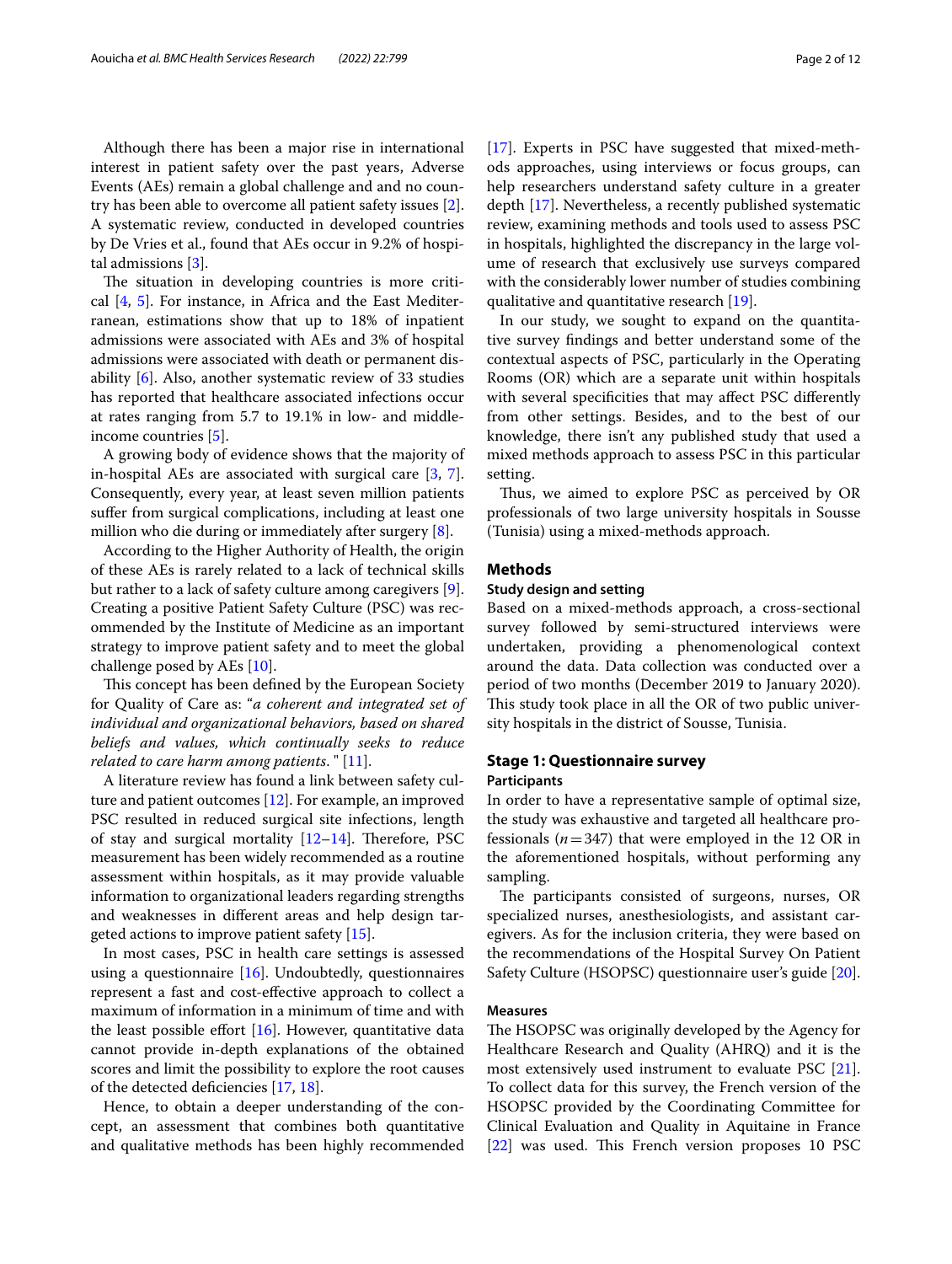dimensions and presents favorable psychometric properties; Cronbach's alpha for the entire questionnaire was 0.88 and ranged from 0.46 to 0.84 for dimensions [\[22\]](#page-10-20).

Also, reliability was tested for this sample of OR Tunisian caregivers by measuring internal consistency; Cronbach's alpha was 0.886 for the whole questionnaire and ranged from 0.689 to 0.875 for the 10 dimensions.

Overall, the questionnaire consisted of 51 items: 2 items examined the overall perception of patient safety and the number of AEs reported during the last 12 months, 7 items for demographic and professional characteristics of participants (as seen in Table [1\)](#page-2-0) and 40 items were used to measure ten dimensions related to PSC [[20\]](#page-10-18): (D1) Overall perceptions of patient safety, (D2) Frequency of adverse events reported, (D3) Supervisor/ manager expectations, (D4) Organizational learning – continuous improvement, (D5) Teamwork within units, (D6) Communication openness, (D7) Non-punitive response to errors, (D8) Staffing, (D9) Management support for patient safety and (D10) Teamwork across units.

To rate professionals' agreement or disagreement, a Likert scale of 5-points was used (from  $1=$ don't agree at all to  $5 =$ strongly agree), also to estimate frequency (from 1=never to 5=always) [[22\]](#page-10-20). If the score of the dimension was 50% or below, it was considered "to be improved" and it refects a failing PSC. Whereas, if the score was 75% or superior it was considered as "developed" [[20\]](#page-10-18). To have a positive PSC, the 10 dimensions must be developed [[20\]](#page-10-18).

## **Data collection and ethical considerations**

Prior to data collection, the study protocol was reviewed and approved by the institutional ethics committee of

<span id="page-2-0"></span>**Table 1** Participants' sociodemographic and professional characteristics

| <b>Characteristics</b>    |                           | n   | %    |
|---------------------------|---------------------------|-----|------|
| Gender                    | Male                      | 124 | 41.8 |
|                           | Female                    | 173 | 58.2 |
| <b>Professional title</b> | Surgeons                  | 91  | 30.6 |
|                           | <b>Specialized Nurses</b> | 111 | 37.4 |
|                           | <b>Nurses</b>             | 91  | 30.6 |
|                           | Assistant caregivers      | 04  | 1.3  |
| <b>Work Experience</b>    | $<$ 10 years              | 159 | 53.5 |
|                           | $>$ 10 years              | 138 | 46.5 |
| OR working years          | $<$ 5 years               | 118 | 39.7 |
|                           | $>$ 5 years               | 179 | 60.3 |
| Involvement in risk man-  | Yes                       | 66  | 22.2 |
| agement committees        | No                        | 231 | 77.8 |
| Patient safety training   | Yes                       | 148 | 49.8 |
|                           | No                        | 149 | 50.2 |

the Faculty of Medicine of Sousse and the administrative authorizations from the two hospitals and OR head chiefs were obtained. Then, the investigator handed out a self-reported questionnaire to participants, after explaining the study purposes and outcomes to the participants and obtaining their consent to take part in the study. Also, they were all asked to return the flled in forms to the investigator who immediately placed them in a box. Anonymity and confdentiality were respected.

#### **Data analysis**

The questionnaire consisted of positively and negatively worded items. For items with a positive formulation, "Strongly Agree" and "Agree" or "Most of the time" and "Always" were considered positive responses. For items with a negative formulation, "Strongly Disagree" and "Disagree" or "Never" and "Rarely" were considered positive responses for PSC. Afterwards, for each dimension, a score that represents the average percentage of positive responses to items was calculated. The data analysis was conducted using SPSS version 20 for windows (IBM Corp., Armonk, N.Y., USA), with descriptive analysis displaying the frequencies, percentages, means and standard deviations.

# **Stage 2: Semi‑structured interviews Participants**

Following the mixed-methods approach, the second part of the study consisted of semi-structured interviews. Participants were selected purposively from the two included hospitals using a critical case sampling approach in which individuals that are likely to provide the most information are selected [\[23](#page-10-21)]. To collect qualitative data, we included at least one participant from each OR until we reached data saturation. First, we randomly listed the 12 ORs, using a random list generator. Then, the recruitment procedure happened with the assistance of the OR supervisors, and the inclusion criterion was a minimum of 3 years of work experience in his current OR (to guarantee a deeper knowledge of the context). Once we had a participant from each unit, we got back to the frst OR and the recruitment stopped just after participant 13 because no new relevant information was being obtained (data saturation was achieved).

All the contacted participants  $(n=13)$  accepted to take part in the interviews, which were conducted with 4 surgeons (2 seniors and 2 assistants), 4 OR supervisors, 3 OR specialized nurses and 2 anesthesiologists.

#### **Data collection and ethical consideration**

To collect qualitative data, the research team designed an interview topic guide based on prior similar studies [[16](#page-10-14),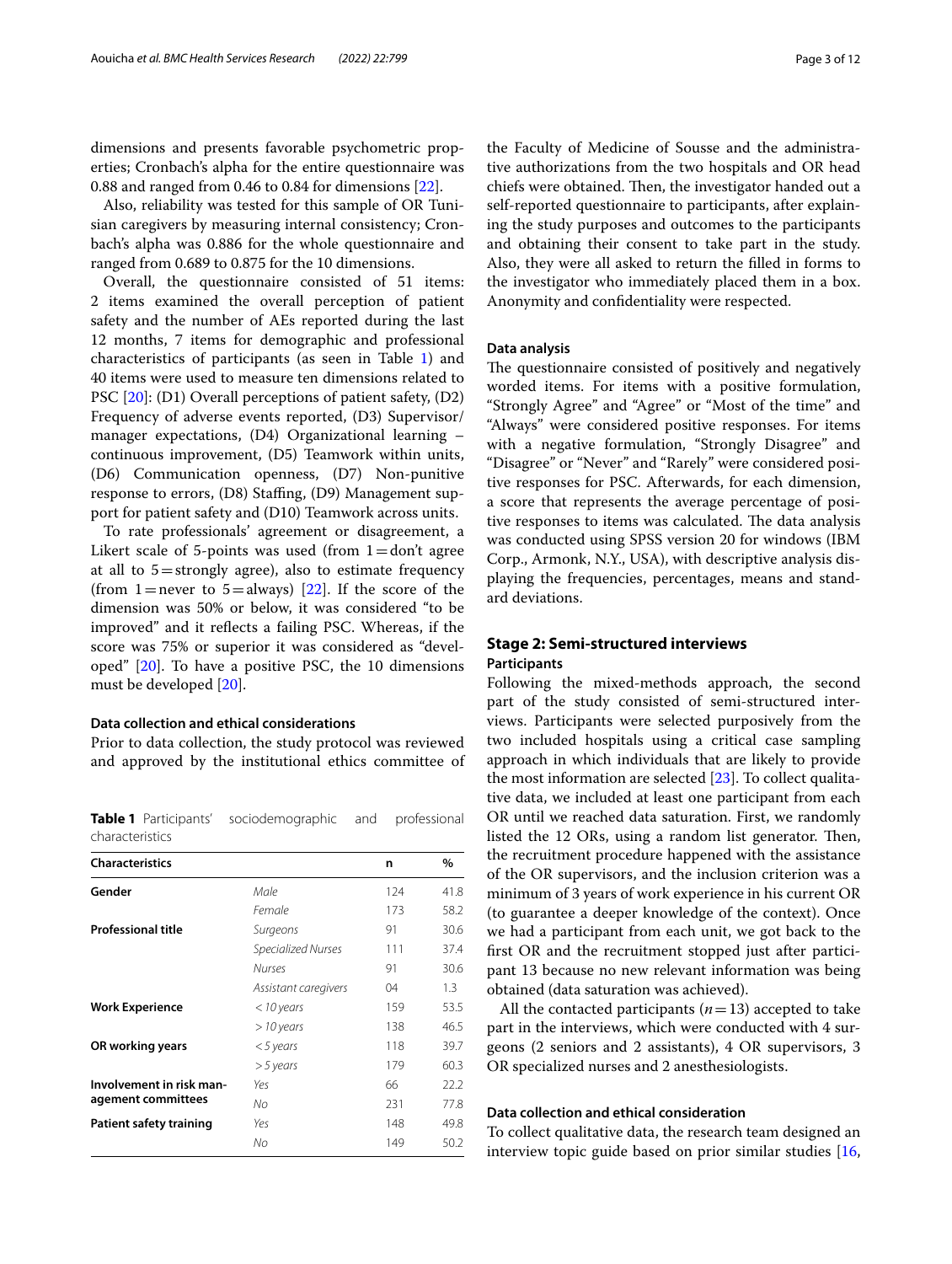[24,](#page-10-22) [25](#page-10-23)]. It included 8 questions aiming to assess the main aspects of PSC (Appendix [1\)](#page-9-0).

After elaborating the interview topic guide, it was pilottested for lucidity and comprehensibility by giving it to OR professionals, who have all approved of its content. It is important to note that these professionals were excluded from the qualitative data collection.

Prior to data collection, the researchers had frst contact with the participants during which they provided information about themselves, their professional background, the study's objective and why it was important to conduct it. Afterward, to schedule interviews, participants were asked about their availability and time preferences.

The majority of interviews were conducted in the OR supervisor's office or in a private area in the respective OR without the presence of any other person except the researchers and the interviewee. All the interviews were carried out in the Tunisian/Arabic dialect. As for their duration, it ranged between 26 and 42 min. None of the interviews were repeated.

To collect the data, two researchers (W.A. and MA.T.) were assigned to conduct the interviews. With regard to their background, they were PhD candidates and, originally, OR nurses. Thus, they were familiar with the OR context, which enables them to properly guide the interviews and analyze the data.

After the interviews were audio-recorded, they were transcribed verbatim and the transcripts were reviewed by the participants to make sure that their thoughts were accurately reproduced. Afterward, the fnal transcripts were translated into English by the main researcher.

Participation in interviews was entirely voluntary and informed consent was given by all interviewees; they were notifed that they could refuse or withdraw from the study at any time without any given reason. Besides, before each interview, participants were asked if they minded being audio-recorded and permission to record the interview was granted by all. Also, the collected data were kept anonymous and all identifcations were removed before to analysis.

#### **Data analysis**

The research team conducted a thematic analysis of the English transcripts to draw out the signifcant expressions from each interview. Then, over several meetings, expressions with similar meanings were further studied and subdivided into multiple themes (as shown in Table [4\)](#page-5-0). To minimize the risk of biasing the qualitative assessment by the survey's fndings, the analysis and coding were carried out by two researchers. Notes were compared during several meetings and to resolve any disagreement, we resorted to team consensus.

The findings of the qualitative data were presented to the participants to obtain their feedback and to ensure that their meanings and perspectives were precisely represented.

# **Results**

## **Patient safety culture survey**

Overall, twelve operating theatres with diferent surgical specialties were included in the study. Survey feedback was provided by 297 professionals representing a response rate of 85.6%.

The age of the respondents ranged between 27 and 60 years, with an average of  $39.7 \pm 9.488$  years. Most of the respondents (69.3%, *n*=206) represented paramedical staff (nurses, specialized nurses, and assistant caregivers) and 31.6% were surgeons. As for work experience, 46.5% (*n*=138) of participants had a work profciency of more than 10 years and 60.3%  $(n=179)$  worked specifically in OR for more than 6 years (Table [1](#page-2-0)).

Concerning PSC, the 10 dimensions had low scores (below 50%) and were considered "to be improved". The highest score was found in D5 'teamwork within units' (45%). Whereas, the lowest scores were allocated to D7 'non-punitive response to error' (22.9%), followed by D2 "frequency of adverse event reported" (25.6%) and D6 "communication openness" (26.3%) (Table [2\)](#page-4-0).

The level of patient safety in the OR was deemed 'Acceptable' in 55.6% of cases and 'Poor' in 26.3%. Regarding reported AEs, 85.9% of the participants declared that they did not report any event in the last 12 months (Table [3\)](#page-5-1).

## **Interviews results**

The age of the interviewees ranged from 32 to 47 years and most of them were women  $(8 \text{ out of } 13)$ . The majority of them had more than 10 years of work experience (10/13) and more than 12 working years in their OR (7/13).

Thematic analysis revealed six main themes (i.e., patient safety concerns, failing AEs reporting, teamwork, poor working conditions, and hospital management obstacles) that were extracted from the 13 interviews (Table [4](#page-5-0)).

#### **Patient safety concerns**

Most of the interviewees (8/13) declared that the care provided in their OR was relatively safe, but that it could be improved. All the participants felt that there were many issues that threaten patient safety on a daily basis.

## **Theory–practice gap**

The majority of the interviewees  $(10/13)$  highlighted that practitioners often struggle to integrate knowledge learned in training sessions with real-world OR practice.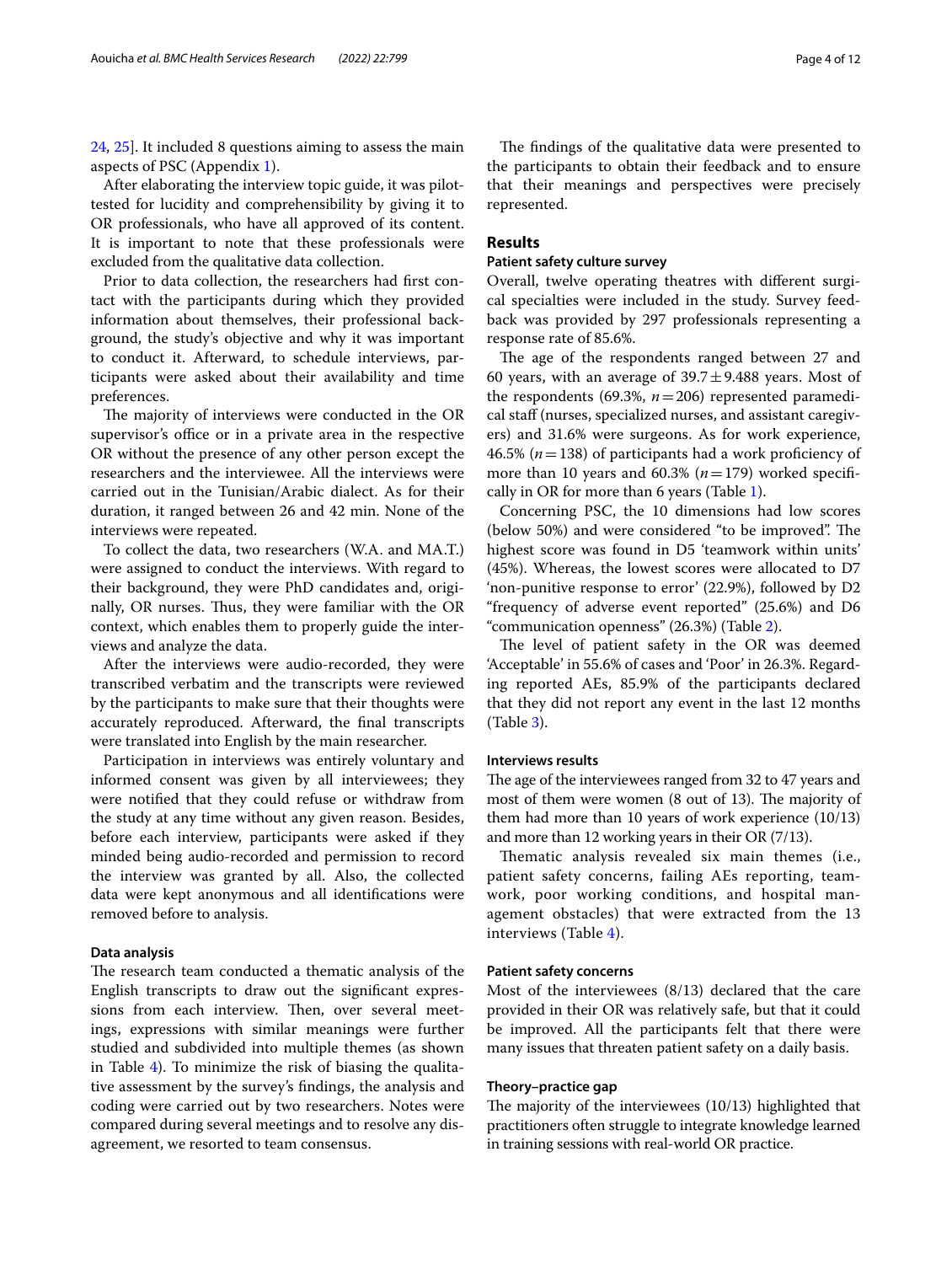# <span id="page-4-0"></span>**Table 2** Scores and items of the 10 dimensions of patient safety culture

| Items of patient safety culture dimensions                                                              | Absolute<br>frequency (n) | Average positive<br>response (%) |
|---------------------------------------------------------------------------------------------------------|---------------------------|----------------------------------|
| D1: Overall perceptions of safety                                                                       |                           | 33.8                             |
| Patient safety is never sacrificed to get more work done                                                | 116                       | 39.2                             |
| Our procedures and systems are good at preventing errors from happening                                 | 102                       | 34.3                             |
| It is just by chance that more serious mistakes do not happen around here                               | 110                       | 37.4                             |
| We have patient safety problems in this facility                                                        | 72                        | 24.2                             |
| D2: Frequency of adverse events reporting                                                               |                           | 25.6                             |
| When a mistake is made, but is caught and corrected before affecting the patient, it is reported        | 78                        | 26.4                             |
| When a mistake is made, but has no potential to harm the patient, it is reported                        | 70                        | 23.6                             |
| When a mistake is made that could harm the patient, but does not, it is reported                        | 80                        | 26.9                             |
| D3: Supervisor/manager expectations and actions promoting patient safety                                |                           | 36.6                             |
| Manager says a good word when he/she sees a job done according to established patient safety procedures | 117                       | 39.7                             |
| Manager seriously considers staff suggestions for improving patient safety                              | 100                       | 33.7                             |
| Whenever pressure builds up, my manager wants us to work faster, even if it means taking shortcuts      | 85                        | 28.6                             |
| My manager overlooks patient safety problems that happen over and over                                  | 129                       | 43.4                             |
| D4: Organizational learning and continuous improvement                                                  |                           | 34                               |
| We are actively doing things to improve patient safety                                                  | 127                       | 42.8                             |
| Mistakes have led to positive changes here                                                              | 100                       | 33.7                             |
| After we make changes to improve patient safety, we evaluate their effectiveness                        | 115                       | 38.7                             |
| We are given feedback about changes put into place based on event reports                               | 83                        | 28.1                             |
| We are informed about errors that happen in the facility                                                | 93                        | 31.4                             |
| In this facility, we discuss ways to prevent errors from happening again                                | 87                        | 29.3                             |
| D5: Teamwork within units                                                                               |                           | 45                               |
| People support one another in this facility                                                             | 104                       | 35.3                             |
| When a lot of work needs to be done quickly, we work together as a team to get the work done            | 149                       | 50.2                             |
| In facility, people treat each other with respect                                                       | 141                       | 47.5                             |
| When one area in this unit gets really busy, others help out                                            | 139                       | 46.8                             |
| <b>D6: Communication openness</b>                                                                       |                           | 26.3                             |
| Staff will freely speak up if they see something that may negatively affect patient care                | 92                        | 31                               |
| Staff feel free to question the decisions or actions of those with more authority                       | 52                        | 17.5                             |
| Staff are afraid to ask questions when something does not seem right                                    | 90                        | 30.3                             |
| D7: Nonpunitive response to error                                                                       |                           | 22.9                             |
| Staff feel like their mistakes are held against them                                                    | 65                        | 22                               |
| When an event is reported, it feels like the person is being written up, not the problem                | 56                        | 18.9                             |
| Staff worry that mistakes they make are kept in their personnel file                                    | 83                        | 27.9                             |
| D8: Staffing                                                                                            |                           | 27.2                             |
| We have enough staff to handle the workload                                                             | 55                        | 18.5                             |
| Staff in this facility work longer hours than is best for patient care                                  | 77                        | 25.9                             |
| We work in crisis mode trying to do too much, too quickly                                               | 110                       | 37.2                             |
| D9: Management support for patient safety                                                               |                           | 31.2                             |
| Management provides a work climate that promotes patient safety                                         | 92                        | 31.1                             |
| The actions of management show that patient safety is a top priority                                    | 80                        | 27.1                             |
| Management seems interested in patient safety only after an adverse event happens                       | 118                       | 39.7                             |
| Units work well together to provide the best care for patients                                          | 80                        | 27                               |
| D10: Teamwork across units                                                                              |                           | 28.2                             |
| There is good cooperation among units that need to work together                                        | 80                        | 26.9                             |
| Units do not coordinate well with each other                                                            | 93                        | 31.3                             |
| It is often unpleasant to work with staff from other units                                              | 92                        | 31                               |
| Things 'fall between the cracks' when transferring patients from one unit to another                    | 94                        | 31.6                             |
| Important patient care information is often lost during shift changes                                   | 79                        | 26.6                             |
| Problems often occur in the exchange of information across units                                        | 64                        | 21.5                             |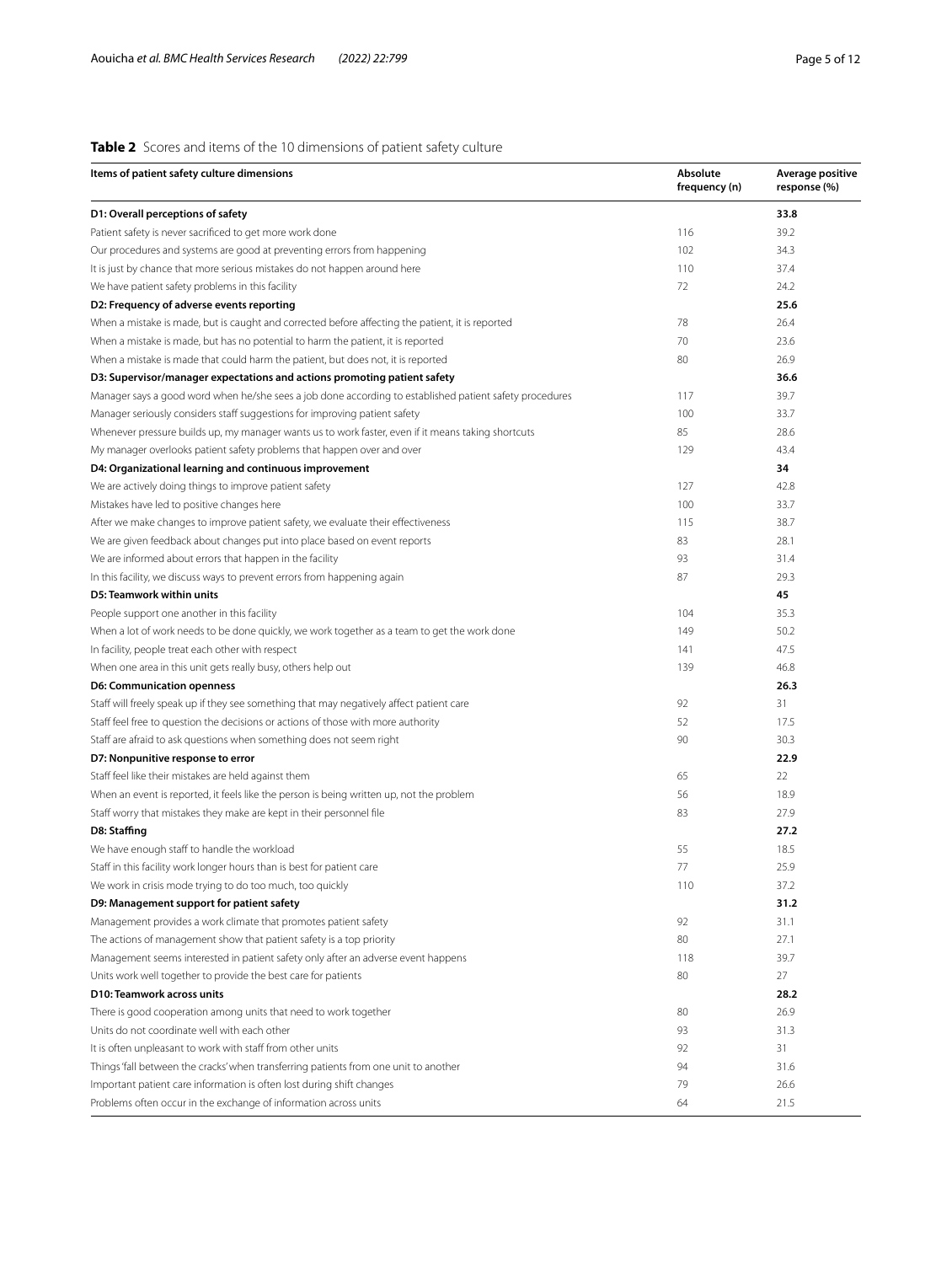<span id="page-5-1"></span>**Table 3** The level of patient safety perceived and the number of reported AEs during the last 12 months

| Level of perceived patient safety                          | n   | %    |
|------------------------------------------------------------|-----|------|
| <b>Fxcellent</b>                                           | 07  | 2.4  |
| Very good                                                  | 24  | 8    |
| Acceptable                                                 | 165 | 55.6 |
| Poor                                                       | 78  | 26.3 |
| Failing                                                    | 23  | 7.7  |
| Number of adverse events reported in the<br>past 12 months | n   | $\%$ |
| No event reported                                          | 255 | 85.9 |
| $1 - 2$                                                    | 20  | 6.7  |
| $3 - 5$                                                    | 13  | 4.4  |
| $6 - 10$                                                   | 08  | 2.7  |
| $11 - 20$                                                  | 1   | 0.3  |

*"Despite the display of many educational posters in the OR serving as reminders to ensure patient safety, I feel that compliance with these guidelines remains low. For instance, in my OR, the surgical hand scrub, which is a process with determined steps and duration, is rarely correctly performed". Nurse 6.*

# **Misbehavior**

Participants pointed out that acquiring knowledge and attending training sessions do not necessarily lead to a good surgical practice due to several reasons such as misbehavior of OR workers (5/13). According to the interviews, the aspects of misbehavior ranged from laziness or lack of dynamism to tardiness and absenteeism. Most participants (7/13) recalled cases of tardiness and absenteeism that happened in their OR and stressed that it posed a threat to patient safety and the working climate.

<span id="page-5-0"></span>**Table 4** Factors infuencing patient safety culture in the OR: themes, subthemes and main codes

| <b>Themes</b>                  | <b>Subthemes</b>                                                       | <b>Main codes</b>                                                                                                                                                                                                                          |
|--------------------------------|------------------------------------------------------------------------|--------------------------------------------------------------------------------------------------------------------------------------------------------------------------------------------------------------------------------------------|
| <b>Patient safety concerns</b> | Theory-practice gap                                                    | lack of compliance to quidelines, existing knowledge (trainings,<br>educational flyers and posters), struggle to integrate knowledge<br>into practice,                                                                                     |
|                                | Misbehavior                                                            | Ranging from laziness, lack of dynamism, tardiness and absenteeism,<br>delaying the surgical schedule, cancelling scheduled surgeries                                                                                                      |
|                                | Equipment failures                                                     | Missing or unfunctional equipment leading to surgical schedule delay,<br>an improper or lack of scheduled maintenance of OR equipment,                                                                                                     |
| <b>Teamwork</b>                | Sufficient support                                                     | Sufficient respect & mutual support                                                                                                                                                                                                        |
|                                | Communication issues                                                   | Lack of communication, absence of communication openness, divided<br>team, tension impairing communication, nurse/physician relation-<br>ship, difficulties concerning information sharing and inclusion in the<br>decision-making process |
| <b>Failing AEs reporting</b>   | Underreporting                                                         | Not everything is reported, absence of an effective incident reporting<br>system, lack of reactivity,                                                                                                                                      |
|                                | Lack of freedom of expression                                          | Professionals don't feel free to talk about errors or report them                                                                                                                                                                          |
|                                | Blame culture                                                          | perceived culpability and fear of punishment when reporting an error,<br>committing errors is treated as a lack of skills or recklessness                                                                                                  |
| Poor working conditions        | Staff shortages                                                        | Inadequate staffing compromising patient safety, unsatisfying working<br>conditions, shifting towards the private sector,                                                                                                                  |
|                                | High workload                                                          | excessive workload, a constant climate of pressure and stress, error<br>inducing                                                                                                                                                           |
|                                | Hospital management obstacles Inappropriate risk management strategies | Necessity of proactive strategies, should predict system weaknesses to<br>minimize patient harm                                                                                                                                            |
|                                | Absence of adequate supervision                                        | insufficient supervision leading to disrespect of protocols, the impor-<br>tance of a constant practice evaluation                                                                                                                         |
|                                | Lack of training opportunities                                         | Existing barriers to training adherence, difficulty to have permissions,<br>lack of scheduled educational sessions, discrepancy between teams in<br>terms of facilitating trainings                                                        |

*"Most nurses and technicians in my unit know the importance of the surgical site preparation and how it is supposed to be done, however, it is not always performed and if it is, usually it's sloppy work that does not respect the guidelines". Nurse 2.*

*"I remember one day; we had an urgent surgery frst thing in the morning and the anesthesiologist was late. He couldn't be replaced at the moment, which led to canceling the surgery that day". Surgeon 1.*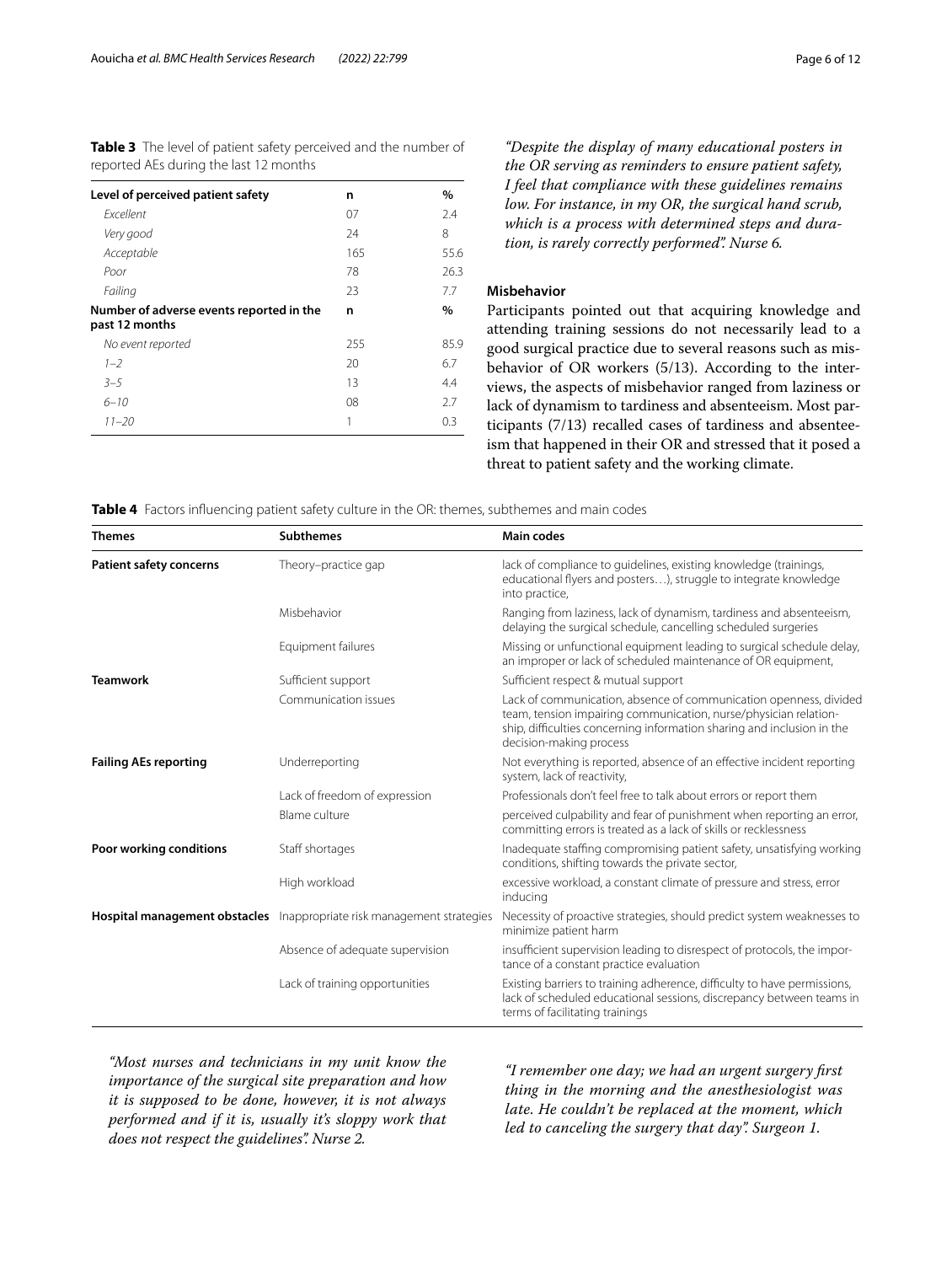*"Sometimes, in between surgeries, the cleaning worker is nowhere to be found and there is no one to clean the OR and prepare it for the next surgery. Tis neglect usually results in delaying the surgical schedule or canceling scheduled surgeries". Nurse 5.*

## **Equipment failures**

Equipment failures were highlighted by the majority of interviewees (11/13) as the most common cause of surgical schedule delays in their OR.

*"Equipment failures are frequent in OR; it's common that surgeries get delayed just because either the equipment is damaged or we don't fnd the needed one. No doubt, you heard about the surgical light head that broke down during a C-section and the surgical team had to carry out the rest of the intervention using phones fashlight". Surgeon 2.*

*"Sometimes, the operation has to stop momentarily until we fnd another electric scalpel". Anesthesiologist 1.*

According to participants, equipment failures, in most cases, were caused by maintenance omissions, such as an improper or lack of scheduled maintenance of OR equipment.

*"We only see the maintenance team, when something is broken down. It shouldn't be the case; maintenance of OR equipment should be performed periodically and appropriately". Surgeon 2.*

# **Teamwork**

#### **Sufficient support**

Regarding teamwork, participants believed that it was fairly acceptable in their OR. More than half of them felt that there was sufficient mutual support between them and their fellows (7/13).

*"You spend more than half of your awake time in the OR, surrounded by your colleagues. If you don't feel supported and respected, I am not sure you can do your job correctly". Nurse 5.*

#### **Communication issues**

The majority highlighted the importance of effective communication to ensure a fuid surgical workfow in the OR (11/13). However, during interviews, participants expressed dissatisfaction with the quality of communication in their unit (9/13).

*"It feels like we are many diferent teams: nurses, surgeons, anesthesiologists, and each team works solely. For instance, we are never included in briefngs/debriefngs as a whole multidisciplinary team". Anesthesiologist 1.*

Also, participants stressed that facing difficulties during surgery often results in creating tension that impairs teamwork and weakens communication (4/13).

*"When it gets tense during an operation, the senior surgeon gets pissed of, assumes that it's his responsibility only to save the patient, and starts ordering everyone around, sometimes, even in a disrespectful manner." Nurse 1.*

In terms of nurse-physician relationship, nurses made clear that there were some difficulties concerning information sharing and participation in the decision-making process.

*"Not all information is shared among the team. As a nurse, it feels like we are omitted from discussions around patient care". Nurse 1.*

*"I don't think that we understand teamwork correctly. According to some, nurses should not be*  included in the decision-making process. Their sole *role is to take orders from surgeons and execute them". Nurse 3.*

# **Failing AEs reporting** *Underreporting*

During interviews, participants asserted that not everything is reported in the OR (12/13).

*"Many near-misses and errors happen and they are not reported just because the problem is usually resolved without any harm to the patient. Tis leads to the recurrence of such events because we did not treat their root causes." Surgeon 3.*

In addition, participants noted the absence of an effective incident reporting system. They stressed that motivated personnel usually have to make an extra efort to report AEs and see them through to the analyzing committee, but the existing reporting system lacks reactivity and it doesn't go any further from there.

*"Look, in my unit, personnel involved in patient safety training and motivated to ensure a better quality of care do report AEs but, in most cases, there isn't a response and it doesn't go any further, which I fnd it, personally, frustrating". Anesthesiologist 2.*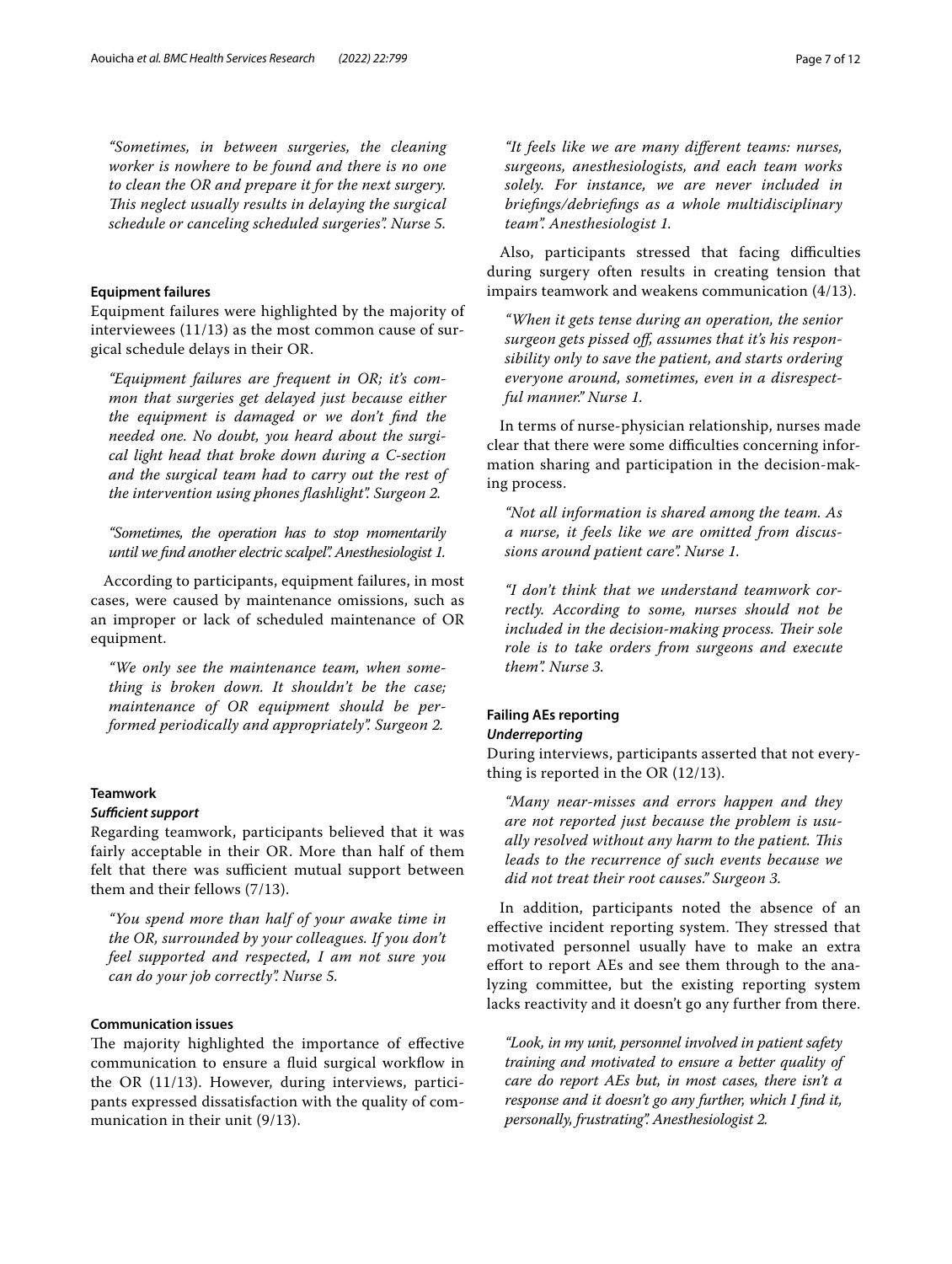# **Lack of freedom of expression**

With regard to communication openness, participants declared that they don't feel free to talk about errors or report them  $(5/13)$ . This issue wasn't only associated with supervisors but also with fellow colleagues.

*"I feel like I don't have the liberty to report AEs, and if I do, I will be treated as a snitch and get called out for turning my back to my colleagues. It happened to me before, and it wasn't a good place. I mean I tried to explain that it wasn't personal, that it was the right thing to do… but they didn't listen". Nurse 4.*

# **Blame culture**

All the participants associated the underreporting in their OR with a perceived culpability and a fear of punishment when they needed to disclose an error.

*"Committing errors is treated generally as a lack of skills and recklessness. Te person who commits an error is accused and it is rarely considered as a shared responsibility of the team". Surgeon 1.*

## **Poor working conditions**

#### **Staff shortages**

All the interviewees thought that there wasn't enough personnel and that the lack of staff in their OR compromised patient safety. Particularly, according to most participants (9/13), the unsatisfying working conditions have led to a strong shift towards the private sector and reinforced the staff shortages in hospitals.

*"Due to inadequate working conditions, so many "good" surgeons are leaving the hospital and migrating to the private sector without being replaced". Surgeon 3.*

#### **High workload**

Regarding workload, it was noted that most participants (8/13) weren't satisfed with how much work they handled during their daily shifts. Some acknowledged that sometimes it gets chaotic in the OR and they fail to manage the excessive workload (3/13). Also, they stressed that the latter created a climate of pressure and stress, and was error inducing.

*"On busy days, which are common, I wish I could press hold and take a breath. My only concern is that if I am tired, I won't do my job right and the patient could sufer". Nurse 7.*

"The orthopedic surgical unit is the only unit of its *kind in all of central Tunisia so it gathers thousands* 

*of patients from so many districts, resulting in a huge workload that we have to handle with limited staf. It is tiring!" Surgeon 3.*

#### **Hospital management obstacles**

Most informants highlighted the importance of hospital management to ensure surgical patient safety (7/13). They recognized all the efforts made by the management, pointed out the weaknesses and suggested some areas of improvement.

#### **Inappropriate risk management strategies**

The interviewed OR staff  $(5/13)$  stressed that the hospital should focus more on risk management and reinforce proactive strategies that identify and predict system weaknesses and adopt changes to minimize patient harm.

*"It seems to me that the hospital management moves only after an accident happens." Surgeon 3.*

*"As an OR supervisor, I know that double gloving is recommended to lower the risk of surgical site infections and pathogen transfer, yet when I ask for more gloves, the hospital management asks me to reduce glove usage. Don't they know that double gloving costs less than surgical site infections?". Nurse 6.*

#### **Absence of adequate supervision**

The majority of participants  $(10/13)$  made clear that adherence to existing protocols and guidelines was not constantly observed, and the main reason was that there wasn't sufficient supervision.

*"No matter how many printed protocols and guidelines are displayed, their application remains limited because there is a huge lack of supervision". Nurse 2*

More than half of the interviewees (8/13) felt the importance of a constant practice evaluation aiming to increase protocols respect and prevent AEs and errors in the OR.

*"I believe that if people knew that they could be supervised at any moment, it would defnitely improve their respect and compliance with the guidelines". Nurse 7.*

# **Lack of training opportunities**

During interviews, participants stressed that training and continuous education were essential to keep up with surgical practice progress. They pointed out that the quality of trainings they were receiving was fairly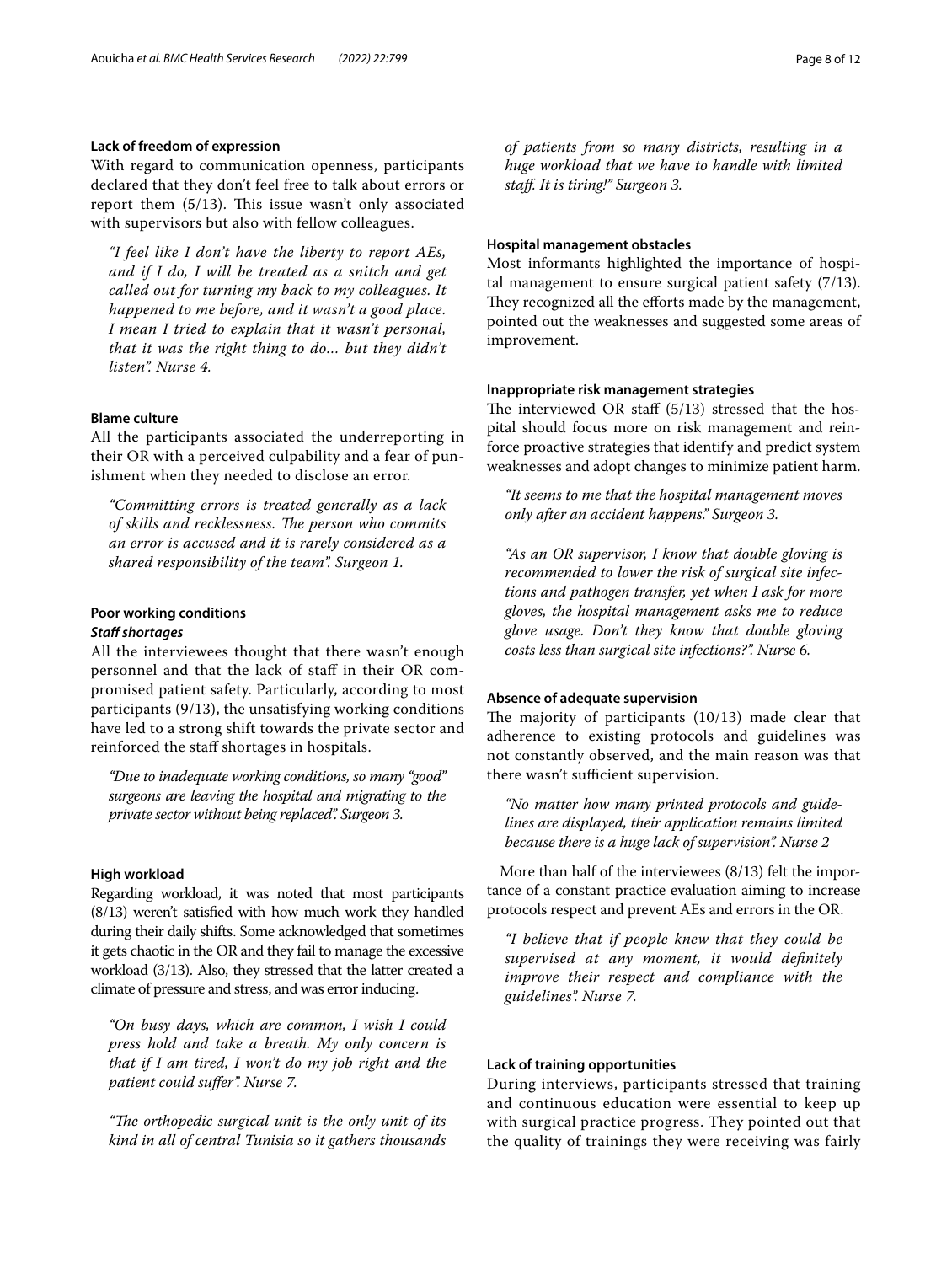satisfying (7/13). However, some issues were raised as barriers to training adherence, such as the difficulty to have permission and the lack of scheduled educational sessions.

*"Usually, if there is a training session, you would have to obtain the OR supervisor's permission and fnd someone to replace you. It's like you are going on a vacation but you are not!!". Nurse 1.*

*"Sometimes we learn about new techniques and*  information from junior staff and trainees... It is *embarrassing! Aren't we supposed to have scheduled training sessions to update our knowledge?". Nurse 4.*

Besides, three nurses, during interviews, declared that the medical staf benefts from a more solid training program and is privileged by the hospital management in terms of granting leaves and funds.

# **Discussion**

Recently, routine assessments of PSC within hospitals have been widely recommended to improve patient safety [[15\]](#page-10-13). The survey results indicated that all the PSC dimensions needed improvements (scores below 50%). In fact, these fndings refect an alarming situation in the OR and a failing system in terms of patient safety. This could be explained by the professionals' lack of information and awareness regarding the diferent domains of PSC.

#### **Overall perception of safety**

According to our fndings, only 33.8% of participants had a positive overall perception of safety (D1) in their OR. According to Verbeek-van Noord et al., the perceptions of caregivers regarding patient safety in their units could be relevant and revealing, as they might be the frst to notice safety issues [[26\]](#page-10-24)**.** In fact, 75.8% of the study participants declared that they have patient safety problems in this facility, and only 34.3% stated that the existing procedures are efficient to prevent errors from happening. These results were confirmed during interviews as all the interviewees felt that there was an array of factors that jeopardize patient safety, such as theory–practice gap, misbehavior, and equipment failures. With regard to equipment failures, Wubben et al. found that equipment-related incidents occurred frequently in the OR (up to 15.9%) and resulted in an extra work and additional minutes of delay per event [[27](#page-10-25)]**.** In fact, obtaining functioning medical equipment is a challenge particularly in low- and middle-income countries [[28\]](#page-10-26). According to WHO estimations, 50%-80% of medical equipment in developing countries is either defcient or failing as it lacks assessment systems and regular maintenance, which prevents the delivery of adequate care to patients [[28\]](#page-10-26).

#### **AEs reporting**

Survey data revealed that 'non-punitive response to error' had the lowest score. Findings from other studies conducted in the OR found that this dimension also had a very low score [\[25](#page-10-23), [29\]](#page-10-27)**.**

Qualitative data supported survey results and provided a more detailed picture of patient safety issues such as underreporting, absence of an efective reporting system, lack of freedom of expression, and an existing blame culture. During interviews, participants pointed out that errors were recurrent because usually, in case of an error, immediate corrective actions were taken without addressing the root causes. In fact, according to Argyris, reporting errors is considered as double-loop learning, starting by detecting errors, learning from them and proactively treating the underlying causes to prevent their reoccurrence [\[30](#page-10-28)].

Along with that, results have shown that 85.9% of the respondents haven't reported any AEs in the past 12 months, proving the absence of an AEs reporting system, which was addressed by the majority of interviewees. In fact, an efective error reporting system is crucial to establish a reporting culture in which people feel safe pointing out and reporting errors without fear of retaliation [\[31](#page-10-29)].

However, there is an existing punitive climate that was corroborated by the qualitative and quantitative data. For the most part, fear of discoverability, reprisals, and possible litigation are still real challenges making error reporting uncommon and menacing for surgical patient safety [\[32](#page-10-30)].

#### **Hospital management and lack of supervision**

With regard to hospital management, the absence of adequate supervision was pointed out as the reason for non-adherence to existing protocols and guidelines. Studies by Labat et al.  $[33]$  $[33]$  and Abdi et al.  $[24]$  $[24]$  have raised the same statement as they found that evaluation of practice aiming to prevent AEs was not implemented, leading to poor compliance with evidence-based guidelines by care providers.

Clinical supervision is a professional activity where the more experienced clinician supervises the knowledge and experience of the less experienced ones  $[34]$  $[34]$ . This supervision allows to address any gaps in knowledge or skill set, thereby improve the clinical performance and quality of care [[35\]](#page-10-33). For instance, in a systematic review that investigated the impact of clinical supervision, Snowdon et al. concluded that clinical supervision is associated with safer surgery, such as reduced mortality and complications [\[36](#page-10-34)].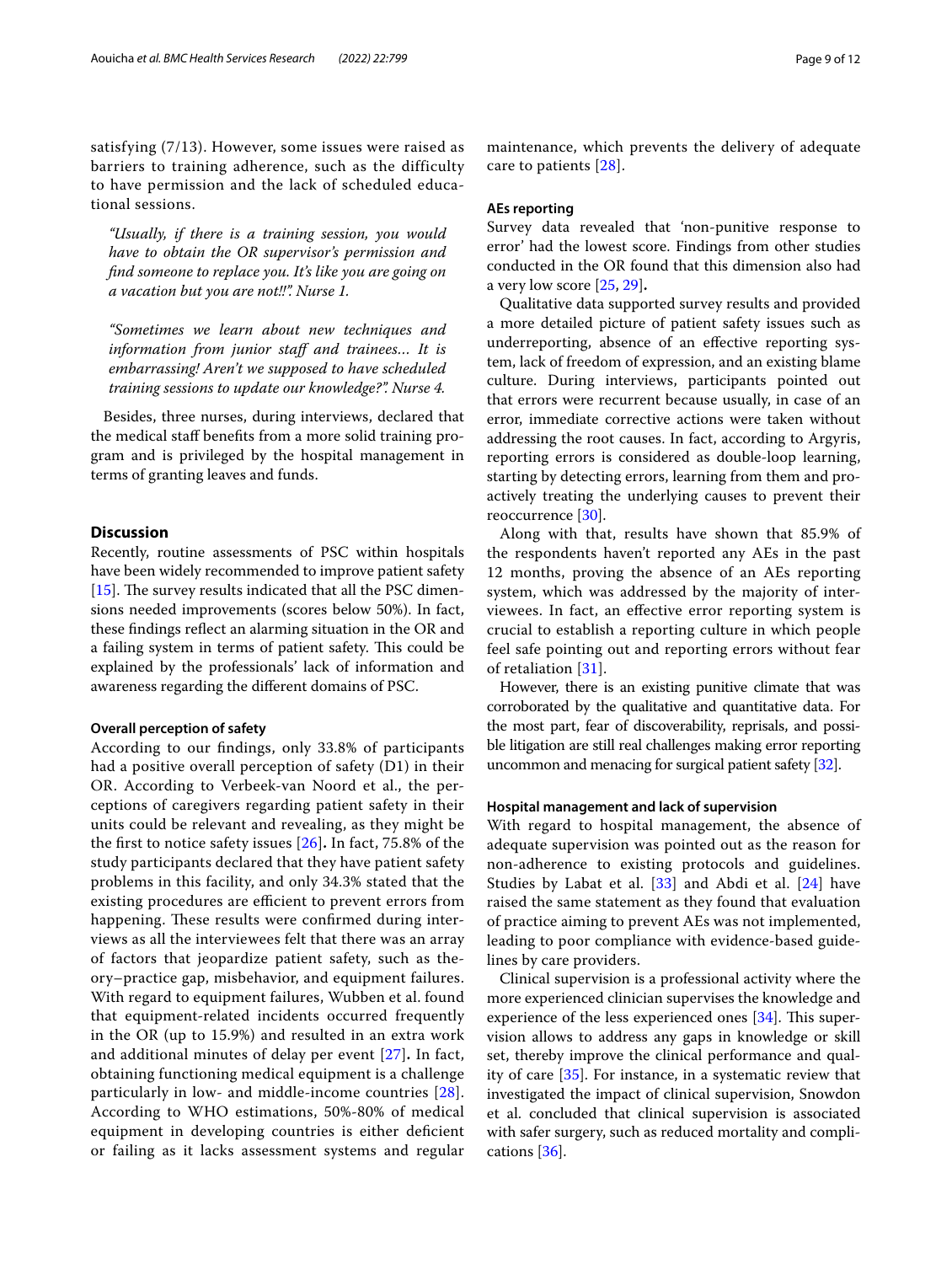#### **Recommendations for practice**

In light of our fndings, we recommend the standardization of the Surgical Safety Checklist (SSC) in the Tunisian context. Using the SSC can prevent communication and equipment failures and decreases the likelihood of committing errors, especially in a distraction-prone environment like the OR [[37,](#page-11-0) [38\]](#page-11-1). Also, to improve communication and teamwork, we recommend preoperative briefngs that include not only surgeons but also nurses and anesthesiologists. These have been shown to be positively associated with better patient safety attitudes and better teamwork [[39\]](#page-11-2).

In addition, and to help bridge the gap between theory and practice, we recommend the use of clinical simulation. Indeed, there is a growing body of research that supports the idea that simulated experiences can offer an engaging teaching method to reinforce and evaluate competence in practical skills, critical thinking and decision-making through the use of knowledge, promoting a connection between theory and practice [[40](#page-11-3), [41\]](#page-11-4).

Regarding AEs, an efective incident reporting system should be installed that includes error identifcation, reporting, analysis and corrective actions. Importantly, reporting errors should be encouraged and endorsed by supervisors as an integral part of a continuous cycle of improving patient safety, and quality of care and confdentiality and legal protection are therefore required to encourage health practitioners to come forward [[42\]](#page-11-5).

#### **Strengths and limitations**

To the best of our knowledge, this is the only mixedmethods study that focused on PSC in OR. In fact, experts suggested that mixed-methods studies can help gain a deeper understanding of the concept. Furthermore, studies combining quantitative and qualitative approaches to explore PSC are still lacking in the literature [[17\]](#page-10-15).

As for the study limitations, it was conducted in two public hospitals in Sousse (Tunisia) which may limit the generalizability of the fndings to other healthcare settings and geographical areas. For future studies, it is suggested to perform a nationwide study including more Tunisian hospitals.

Another limitation was related to a self-reporting bias which is common in this type of studies. In fact, when answering a self-reported questionnaire, participants may fear of being identifed and, thus, may change or distort their responses. To reduce this bias, the investigator emphasized the confdential and anonymous nature of the study (all the flled forms were placed in a box).

Additionally, qualitative data are, also, prone to a reporting bias as participants may not give answers that are fully correct, either because they do not know the full answer or because they seek to make a good impression. Stopping interviews only after reaching data saturation can limit the impact of this bias. In future studies, we suggest that even after reaching data saturation, further interviews should take place (with one or two more participants) to ensure that data saturation was really reached, which is a common practice in qualitative studies [\[43\]](#page-11-6).

#### **Conclusions**

The findings of this study showed a concerning perception held by participants about the lack of a PSC in their OR. Indeed, the 10 dimensions had very low scores and were all in need of improvement. We highlighted diferent areas of concern, such as frequency of AEs reported, non-punitive response to error, teamwork, and staffing. Per qualitative data, participants provided a more detailed picture of patient safety issues such as underreporting, absence of an efective reporting system, lack of freedom of expression and an existing blame culture in OR.

For future studies, it is suggested to implement the recommended strategies and evaluate their efectiveness to improve patient safety attitudes and practices in the OR.

#### **Abbreviations**

PSC: Patient Safety Culture; AEs: Adverse Events; OR: Operating Rooms; WHO: World Health Organization; HSOPSC: Hospital Survey On Patient Safety Culture; AHRQ: Agency for Healthcare Research and Quality; SSC: Surgical Safety Checklist.

## **Supplementary Information**

The online version contains supplementary material available at [https://doi.](https://doi.org/10.1186/s12913-022-08175-z) [org/10.1186/s12913-022-08175-z.](https://doi.org/10.1186/s12913-022-08175-z)

<span id="page-9-0"></span>Additional file 1: Appendix 1. Interview topic guide

#### **Acknowledgements**

Not applicable.

#### **Authors' contributions**

WA and MAT were involved with study development, data collection, data analysis and drafting the article. JS has been involved in revising the manuscript. AM, HSL, TA, SC, MBR and MM were involved in project administration, feld facilitation and supervision. All authors read and approved the fnal manuscript.

#### **Funding**

No funding or grant has been received to conduct the research.

#### **Availability of data and materials**

The datasets used and/or analyzed during the current study are available from the corresponding author on reasonable request.

#### **Declarations**

#### **Ethics approval and consent to participate**

All ethical principles of biomedical scientifc research promulgated in the Declaration of Helsinki were respected. The approval of the institutional ethics committee of the Faculty of Medicine of Sousse to conduct the study was obtained and also authorizations from all the head chiefs of the included operating rooms. Informed consent was obtained from all study participants.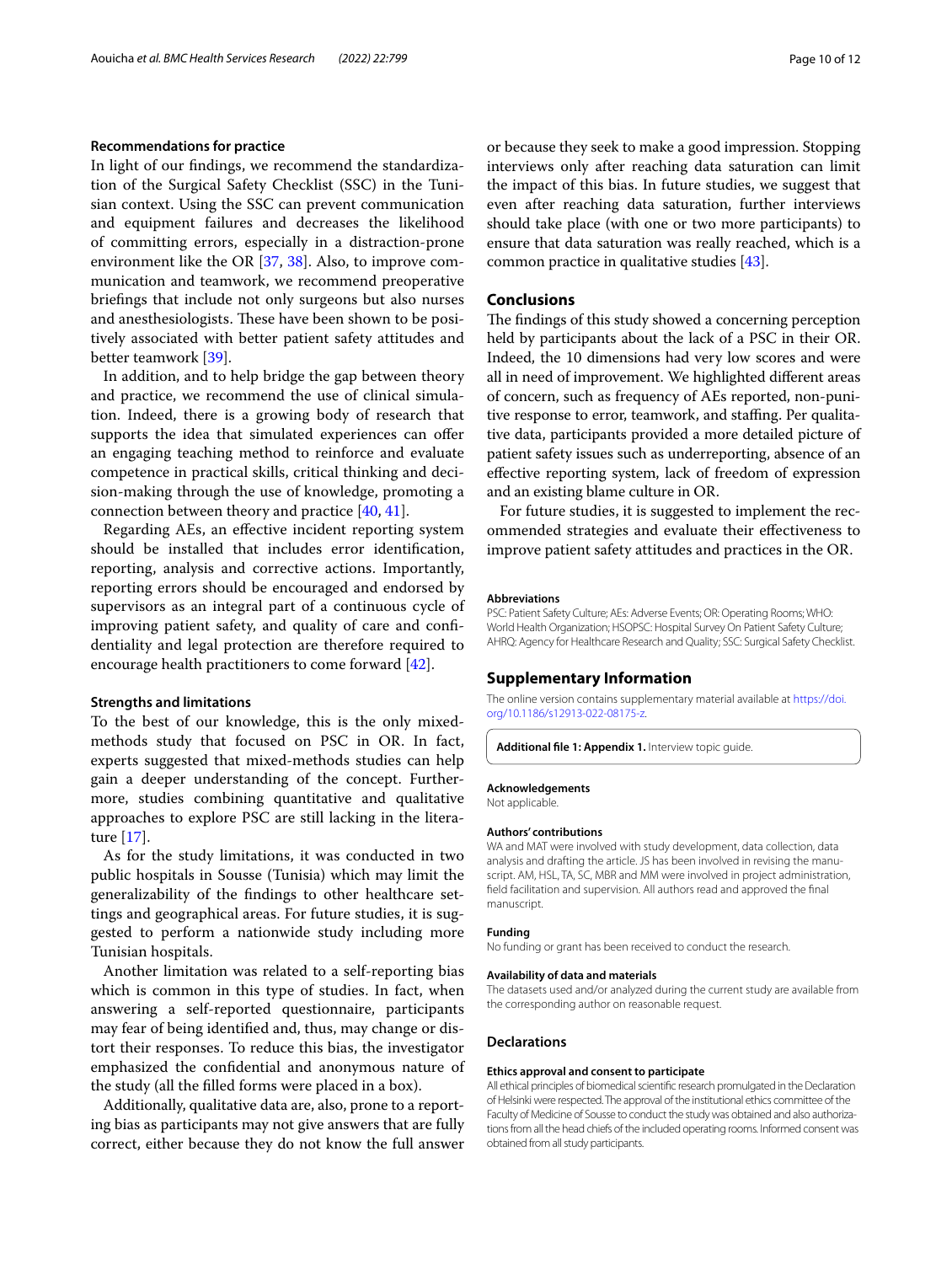#### **Consent for publication**

Not applicable.

#### **Competing interests**

The authors declare that they have no competing interests.

#### **Author details**

<sup>1</sup> Department of Family and Community Health, LR12ES03, University of Sousse, Faculty of Medicine of Sousse, Avenue Mohamed El Karoui, 4002 Sousse, Tunisia. <sup>2</sup> Department of Prevention and Care Safety, Sahloul University Hospital, Route de ceinture Sahloul city 4054, Sousse, Tunisia. <sup>3</sup>Faculty of Medicine of Sousse, Faculty of Medicine, University of Sousse, Avenue Mohamed El Karoui, 4002 Sousse, Tunisia.

#### Received: 26 July 2021 Accepted: 10 June 2022 Published online: 20 June 2022

#### **References**

- <span id="page-10-0"></span>1. Kohn LT, Corrigan J, Donaldson MS. To err is human: building a safer health system. 2000.
- <span id="page-10-1"></span>Arabloo J, Rezapour A, Ebadi Fard Azar F, Mobasheri Y. Measuring patient safety culture in Iran using the Hospital survey on patient safety culture (HSOPS): an exploration of survey reliability and validity. Int J Hosp Res. 2012;1:15–28.
- <span id="page-10-2"></span>3. de Vries EN, Ramrattan MA, Smorenburg SM, Gouma DJ, Boermeester MA. The incidence and nature of in-hospital adverse events: a systematic review. Qual Saf Health Care. 2008;17:216–23. [https://doi.org/10.1136/](https://doi.org/10.1136/qshc.2007.023622) [qshc.2007.023622](https://doi.org/10.1136/qshc.2007.023622).
- <span id="page-10-3"></span>4. Elmontsri M, Banarsee R, Majeed A. Improving patient safety in developing countries – moving towards an integrated approach. JRSM Open. 2018;9:205427041878611. [https://doi.org/10.1177/2054270418786112.](https://doi.org/10.1177/2054270418786112)
- <span id="page-10-4"></span>5. Harrison R, Cohen AWS, Walton M. Patient safety and quality of care in developing countries in Southeast Asia: a systematic literature review. Int J Qual Health Care. 2015;27:240–54. [https://doi.org/10.1093/intqhc/](https://doi.org/10.1093/intqhc/mzv041)  $m$ zv $041$
- <span id="page-10-5"></span>6. Wilson RM, Michel P, Olsen S, Gibberd RW, Vincent C, El-Assady R, et al. Patient safety in developing countries: retrospective estimation of scale and nature of harm to patients in hospital. BMJ. 2012;344:e832–e832. <https://doi.org/10.1136/bmj.e832>.
- <span id="page-10-6"></span>7. Jung JJ, Elfassy J, Jüni P, Grantcharov T. Adverse Events in the Operating Room: Defnitions, Prevalence, and Characteristics. A Systematic Review World J Surg. 2019;43:2379–92. [https://doi.org/10.1007/](https://doi.org/10.1007/s00268-019-05048-1) [s00268-019-05048-1](https://doi.org/10.1007/s00268-019-05048-1).
- <span id="page-10-7"></span>8. OMS. Une chirurgie plus sûre pour épargner des vies 2008.
- <span id="page-10-8"></span>9. Haute Autorité de Santé. La sécurité des patients mettre en œuvre la gestion des risques associés aux soins en établissement de santé. 2012.
- <span id="page-10-9"></span>10. El-Jardali F, Dimassi H, Jamal D, Jaafar M, Hemadeh N. Predictors and outcomes of patient safety culture in hospitals. BMC Health Serv Res. 2011;11:45.
- <span id="page-10-10"></span>11. Haute Autorité de Santé - Culture de sécurité : du concept à la pratique décembre 2010 n.d. [http://www.has-sante.fr/portail/jcms/c\\_1025241/fr/](http://www.has-sante.fr/portail/jcms/c_1025241/fr/culture-de-securite-du-concept-a-la-pratique-decembre-2010) [culture-de-securite-du-concept-a-la-pratique-decembre-2010](http://www.has-sante.fr/portail/jcms/c_1025241/fr/culture-de-securite-du-concept-a-la-pratique-decembre-2010) (accessed March 19, 2017).
- <span id="page-10-11"></span>12. Lee SE, Scott LD, Dahinten VS, Vincent C, Lopez KD, Park CG. Safety Culture, Patient Safety, and Quality of Care Outcomes: A Literature Review. West J Nurs Res. 2019;41:279–304. [https://doi.org/10.1177/0193945917747416.](https://doi.org/10.1177/0193945917747416)
- 13. Fan CJ, Pawlik TM, Daniels T, Vernon N, Banks K, Westby P, et al. Association of Safety Culture with Surgical Site Infection Outcomes. J Am Coll Surg. 2016;222:122–8.<https://doi.org/10.1016/j.jamcollsurg.2015.11.008>.
- <span id="page-10-12"></span>14. Civil I. Operating room culture afects patient outcomes, and we should operate accordingly: Perspectives. ANZ J Surg. 2018;88:264–5. [https://doi.](https://doi.org/10.1111/ans.14390) [org/10.1111/ans.14390](https://doi.org/10.1111/ans.14390).
- <span id="page-10-13"></span>15. Shekelle PG, Pronovost PJ, Wachter RM, McDonald KM, Schoelles K, Dy SM, et al. The Top Patient Safety Strategies That Can Be Encouraged for Adoption Now. Ann Intern Med. 2013;158:365. [https://doi.org/10.7326/](https://doi.org/10.7326/0003-4819-158-5-201303051-00001) [0003-4819-158-5-201303051-00001](https://doi.org/10.7326/0003-4819-158-5-201303051-00001).
- <span id="page-10-14"></span>16. Listyowardojo TA, Yan X, Leyshon S, Ray-Sannerud B, Yu XY, Zheng K, et al. A safety culture assessment by mixed methods at a public maternity and infant hospital in China. J Multidiscip Healthc. 2017;10:253–62. [https://](https://doi.org/10.2147/JMDH.S136943) [doi.org/10.2147/JMDH.S136943](https://doi.org/10.2147/JMDH.S136943).
- <span id="page-10-15"></span>17. Pumar-Méndez MJ, Attree M, Wakefeld A. Methodological aspects in the assessment of safety culture in the hospital setting: A review of the literature. Nurse Educ Today. 2014;34:162–70. [https://doi.org/10.1016/j.](https://doi.org/10.1016/j.nedt.2013.08.008) [nedt.2013.08.008.](https://doi.org/10.1016/j.nedt.2013.08.008)
- <span id="page-10-16"></span>18. Elmontsri M, Almashraf A, Banarsee R, Majeed A. Status of patient safety culture in Arab countries: a systematic review. BMJ Open. 2017;7: e013487. [https://doi.org/10.1136/bmjopen-2016-013487.](https://doi.org/10.1136/bmjopen-2016-013487)
- <span id="page-10-17"></span>19. Churruca K, Ellis LA, Pomare C, Hogden A, Bierbaum M, Long JC, et al. Dimensions of safety culture: a systematic review of quantitative, qualitative and mixed methods for assessing safety culture in hospitals. BMJ Open. 2021;11: e043982. [https://doi.org/10.1136/bmjop](https://doi.org/10.1136/bmjopen-2020-043982) [en-2020-043982.](https://doi.org/10.1136/bmjopen-2020-043982)
- <span id="page-10-18"></span>20. Comité de coordination de l'évaluation clinique et de la qualité en Aquitaine. Mesure de la culture de sécurité des soins dans les établissements de santé Guide d'utilisation version octobre 2015. 2015.
- <span id="page-10-19"></span>21. Giai J, Boussat B, Occelli P, Gandon G, Seigneurin A, Michel P, et al. Hospital survey on patient safety culture (HSOPS): variability of scoring strategies. Int J Qual Health Care. 2017;29:685–92. [https://doi.org/10.](https://doi.org/10.1093/intqhc/mzx086) [1093/intqhc/mzx086](https://doi.org/10.1093/intqhc/mzx086).
- <span id="page-10-20"></span>22. Occelli P, Quenon J-L, Kret M, Domecq S, Delaperche F, Claverie O, et al. Validation of the French version of the Hospital Survey on Patient Safety Culture questionnaire. Int J Qual Health Care. 2013;25:459–68. [https://doi.](https://doi.org/10.1093/intqhc/mzt047) [org/10.1093/intqhc/mzt047.](https://doi.org/10.1093/intqhc/mzt047)
- <span id="page-10-21"></span>23. Creswell JW, Plano Clark VL. Designing and conducting mixed methods research. Third Edition. Los Angeles: SAGE; 2018.
- <span id="page-10-22"></span>24. Abdi Z, Delgoshaei B, Ravaghi H, Abbasi M, Heyrani A. The culture of patient safety in an Iranian intensive care unit. J Nurs Manag. 2015;23:333–45. [https://doi.org/10.1111/jonm.12135.](https://doi.org/10.1111/jonm.12135)
- <span id="page-10-23"></span>25. Granel N, Manresa-Domínguez JM, Watson CE, Gómez-Ibáñez R, Bernabeu-Tamayo MD. Nurses' perceptions of patient safety culture: a mixed-methods study. BMC Health Serv Res. 2020;20:584. [https://doi.org/](https://doi.org/10.1186/s12913-020-05441-w) [10.1186/s12913-020-05441-w.](https://doi.org/10.1186/s12913-020-05441-w)
- <span id="page-10-24"></span>26. Verbeek-Van Noord I, Wagner C, Van Dyck C, Twisk JWR, De Bruijne MC. Is culture associated with patient safety in the emergency department? A study of staff perspectives. Int J Qual Health Care. 2014;26:64-70. [https://](https://doi.org/10.1093/intqhc/mzt087) [doi.org/10.1093/intqhc/mzt087.](https://doi.org/10.1093/intqhc/mzt087)
- <span id="page-10-25"></span>27. Wubben I, van Manen JG, van den Akker BJ, Vaartjes SR, van Harten WH. Equipment-related incidents in the operating room: an analysis of occurrence, underlying causes and consequences for the clinical process. BMJ Qual Saf. 2010;19:e64–e64. [https://doi.org/10.1136/qshc.](https://doi.org/10.1136/qshc.2009.037515) [2009.037515.](https://doi.org/10.1136/qshc.2009.037515)
- <span id="page-10-26"></span>28. World Health Organisation. Local Production and Technology Transferto Increase Access to Medical Devices Addressing the barriers and challenges in low- and middle-income countries 2012.
- <span id="page-10-27"></span>29. Mallouli M, Tlili MA, Aouicha W, Ben Rejeb M, Zedini C, Salwa A, et al. Assessing patient safety culture in Tunisian operating rooms: A multicenter study. Int J Qual Health Care. 2017. [https://doi.org/10.1093/intqhc/](https://doi.org/10.1093/intqhc/mzw157) [mzw157.](https://doi.org/10.1093/intqhc/mzw157)
- <span id="page-10-28"></span>30. Argyris C. Teaching Smart People How to Learn. Refect SoL J. 2002;4:4– 15. [https://doi.org/10.1162/152417302762251291.](https://doi.org/10.1162/152417302762251291)
- <span id="page-10-29"></span>31. Tlili MA, Aouicha W, Ben Rejeb M, Sahli J, Ben Dhiab M, Chelbi S, et al. Assessing patient safety culture in 18 Tunisian adult intensive care units and determination of its associated factors: A multi-center study. J Crit Care. 2020;56:208–14. <https://doi.org/10.1016/j.jcrc.2020.01.001>.
- <span id="page-10-30"></span>32. Ukwenya Y, Ahmed A, Ameh E. Adverse events and patient safety from the surgical perspective. Arch Int Surg. 2014;4:65. [https://doi.org/10.4103/](https://doi.org/10.4103/2278-9596.143081) [2278-9596.143081.](https://doi.org/10.4103/2278-9596.143081)
- <span id="page-10-31"></span>33. Labat F, Sharma A. Qualitative study exploring surgical team members' perception of patient safety in confict-ridden Eastern Democratic Republic of Congo. BMJ Open. 2016;6: e009379. [https://doi.org/10.1136/](https://doi.org/10.1136/bmjopen-2015-009379) [bmjopen-2015-009379](https://doi.org/10.1136/bmjopen-2015-009379).
- <span id="page-10-32"></span>34. Snowdon DA, Leggat SG, Taylor NF. Does clinical supervision of healthcare professionals improve efectiveness of care and patient experience? A systematic review. BMC Health Serv Res. 2017;17:786. [https://doi.org/](https://doi.org/10.1186/s12913-017-2739-5) [10.1186/s12913-017-2739-5.](https://doi.org/10.1186/s12913-017-2739-5)
- <span id="page-10-33"></span>35. Milne D. An empirical defnition of clinical supervision. Br J Clin Psychol. 2007;46:437–47.<https://doi.org/10.1348/014466507X197415>.
- <span id="page-10-34"></span>36. Snowdon DA, Hau R, Leggat SG, Taylor NF. Does clinical supervision of health professionals improve patient safety? A systematic review and meta-analysis. Int J Qual Health Care. 2016;28:447–55. [https://doi.org/10.](https://doi.org/10.1093/intqhc/mzw059) [1093/intqhc/mzw059.](https://doi.org/10.1093/intqhc/mzw059)